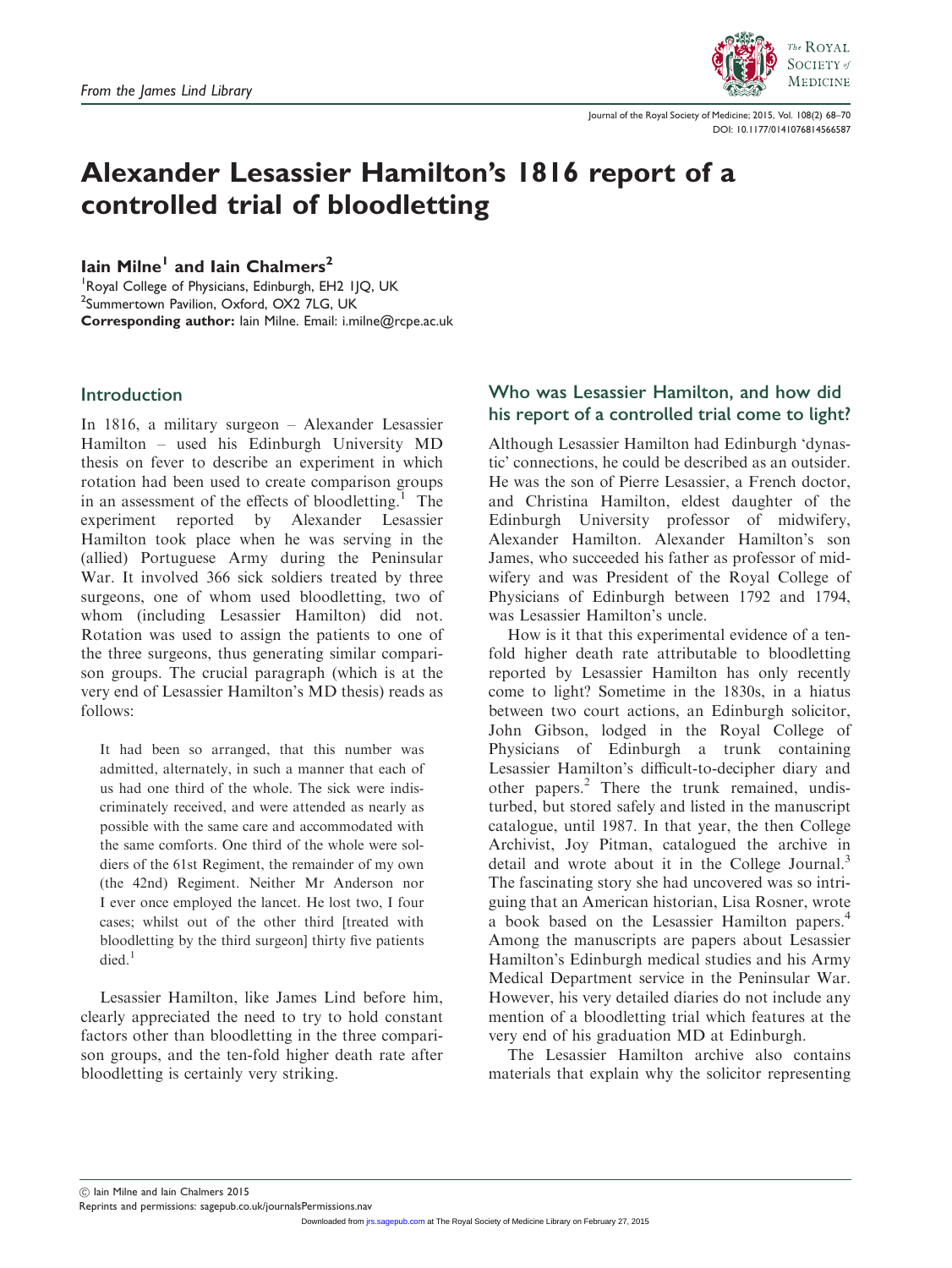Lesassier Hamilton's wife had lodged them at the College. The court action was for a divorce, and the papers contain an extraordinary record of Lesassier Hamilton's numerous extra-marital adventures. As his numerous female partners, creditors and professional colleagues discovered, Lesassier Hamilton was not always entirely reliable.

## Did the trial that Lesassier Hamilton reported actually take place?

Can we be sure that the trial that Lesassier Hamilton reported in his MD thesis actually took place? Lisa Rosner, Lesassier Hamilton's biographer, is dismissive, concluding that 'It is almost certainly a fabrication'.<sup>4</sup> Lesassier Hamilton's colleague, Mr Anderson, certainly served in the Peninsular War, $5$  but other evidence in Lesassier Hamilton's diaries suggests that unreliability as an unfaithful husband and a debtor was not reflected in his intellectual and professional activities.

Lesassier Hamilton was a voracious reader, and a novelist, and the local library was the first stop he made in any town in which he was stationed.<sup>4</sup> For example, he noted that the library in Aberdeen was able to supply all the useful magazines and London newspapers, and contained 'a circulating library containing 60,000 volumes, including all new works'; and that Armagh, although 'a poor looking, ill-built place', had a library of '80,000 Volumes... open gratis to readers from 11 till 2 o'clock PM'.

The diaries also show that he liked record keeping. Not only did he keep careful accounts of his travels,  $4$  he recorded the name, age, diseases, diet and treatment of each of the patients for which he was responsible.<sup>4</sup> He required each of the hospitals under his charge to submit 'returns, tickets and case books' of the sick and wounded by 7:00 every day.4

The obsessional character of Lesassier Hamilton's military medical work was appreciated by James McGrigor, the director of medical services during the Peninsular War. He was an administrative reformer who made clear the importance he attached to accurate record keeping.<sup>6</sup> McGrigor reported his satisfaction with the zeal of the hospital staff, and Lesassier Hamilton was publicly commended for the quality of his hospital administrative work. He was one of only two British surgeons in the Portuguese army to achieve the distinction of being cited in general orders.<sup>4</sup> Indeed, George Guthrie,<sup>7</sup> who was otherwise highly critical of the medical service, went so far as to say that as the Portuguese army 'reached the summit of the Pyrenees...Its medical department approached perfection'.<sup>4</sup>

After Lesassier Hamilton's return to Edinburgh to study for his MD degree, he wrote in his diary:

Nothing more effectually promotes happiness, than occupation ... About 6 o'clock in the morning, my daily task began; & I seldom retired before l-2 past 11 at night. During the whole of this time, every hour was passed strictly according to an exact distribution of the day, previously noted on a Card. Of these 18 hours, 4 were dedicated to the Classics; the remainder was spent between the four Lectures I attended, & my reading ... my Notes, alone, amounted to 1249 close written large octavo pages. Thus busied, it must be avowed, that the time never seemed half so short before; & the future prospect of establishing myself slowly ... by the gradual efforts of my own industry, insensibly assumed a more pleasing appearance. I became somewhat reconciled to my situation; & looked around me with a more unprejudiced eye.<sup>4</sup>

Although pamphlets recommending bloodletting were still being written by serving officers in 1813, and William Osler continued to recommend it for pneumonia a century later,<sup>8</sup> we have no strong reasons to doubt the veracity of Lesassier Hamilton's account of a controlled trial. Furthermore, we have evidence suggesting that testing a treatment in this way would have been consistent with some of his other, rather obsessional traits. Even if Lesassier Hamilton's account of a bloodletting trial was fabricated, it is still remarkable that he chose to describe the experiment in the terms that he did, particularly if he judged that his description of alternation and standard conditions would impress the examiners for his degree and his other readers.

#### **Declarations**

Competing interests: None declared

Funding: None declared

Ethical approval: Not applicable

Guarantor: IM

Contributorship: Both authors contributed to the preparation of the article.

Acknowledgements: None

Provenance: Invited contribution from the James Lind Library

#### References

1. Lesassier Hamilton A. Dissertatio Medica lnauguralis De Synocho Castrensi [Inaugural medical dissertation on camp fever]. Edinburgh: J Ballantyne, 1816.